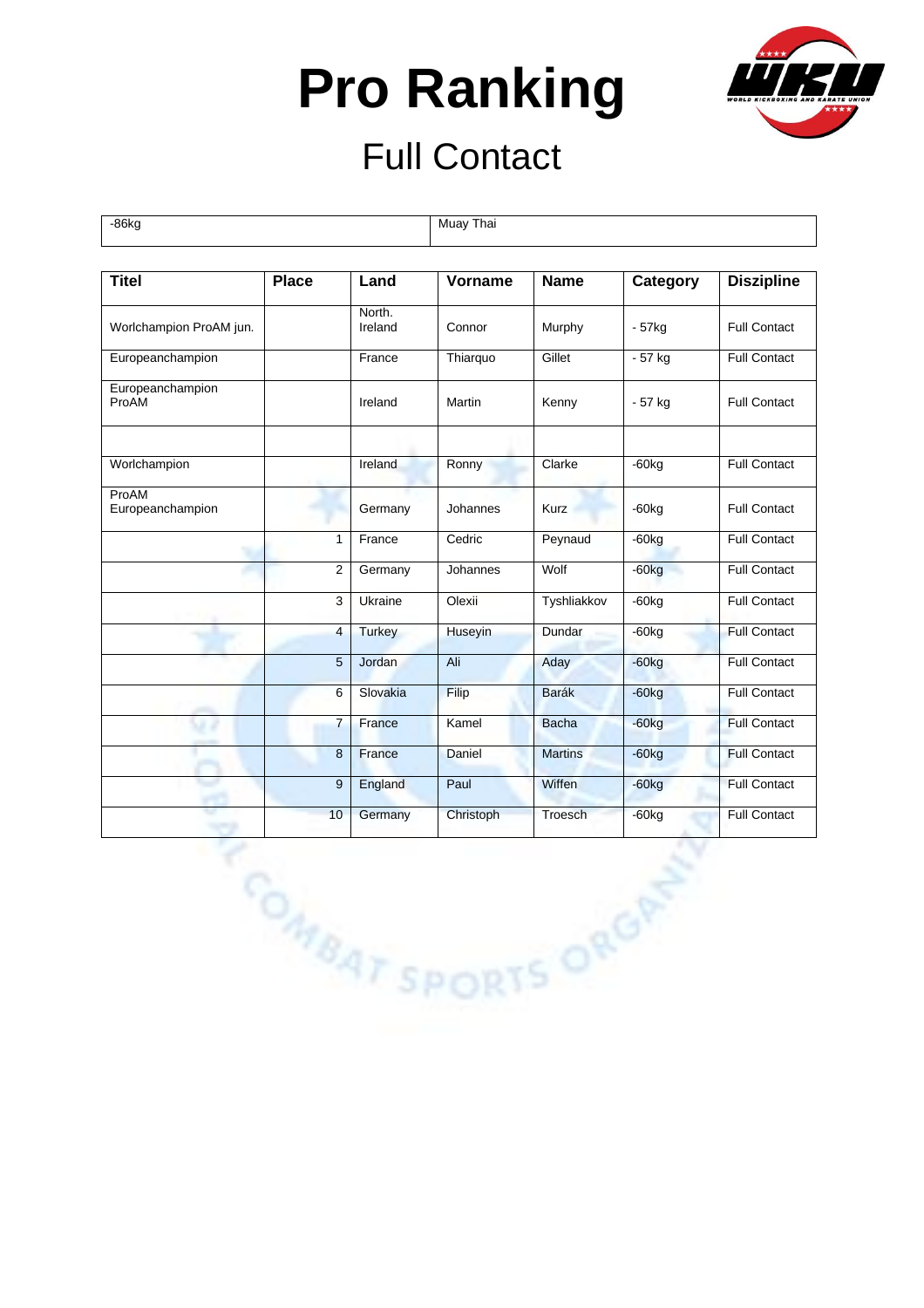

| <b>Titel</b>     | <b>Place</b>   | Land       | Vorname    | <b>Name</b>   | Category  | <b>Diszipline</b>   |
|------------------|----------------|------------|------------|---------------|-----------|---------------------|
|                  |                |            |            |               |           |                     |
| Worldchampion    |                | Germany    | Bojan      | Aladzic       | $-63,5kg$ | <b>Full Contact</b> |
| Europeanchampion |                | Ireland    | David      | Ryan          | $-63,5kg$ | <b>Full Contact</b> |
|                  |                | <b>USA</b> | Niko       | Tsigaras      | $-63,5kg$ | <b>Full Contact</b> |
|                  | 2              | Slovakia   | Andrej     | Duchon        | $-63,5kg$ | <b>Full Contact</b> |
|                  | 3              | Croatia    | Jurica     | Skoranec      | $-63,5kg$ | <b>Full Contact</b> |
|                  | $\overline{4}$ | Ukraine    | Kostyantyn | Demoretsky    | $-63,5kg$ | <b>Full Contact</b> |
| Europeanchampion | 5              | Germany    | Bojan      | Aladzic       | $-63,5kg$ | <b>Full Contact</b> |
|                  | 6              | Croatia    | Predrag    | Simunec       | $-63,5kg$ | <b>Full Contact</b> |
|                  | $\overline{7}$ | Suisse     | Jeton      | Zejna         | $-63,5kg$ | <b>Full Contact</b> |
|                  | 8              | Lebanon    | Zahr       | Rabih         | $-63,5kg$ | <b>Full Contact</b> |
|                  | 9              | Portugal   | Rodnald    | <b>Santos</b> | $-63,5kg$ | <b>Full Contact</b> |
|                  | 10             | France     | Mickael    | Lacombe       | $-63,5kg$ | <b>Full Contact</b> |

| <b>Titel</b>        | <b>Place</b>   | Land       | <b>Vorname</b> | <b>Name</b>   | <b>Category</b> | <b>Diszipline</b>   |
|---------------------|----------------|------------|----------------|---------------|-----------------|---------------------|
|                     |                |            |                |               |                 |                     |
| Worlchampion        |                | Portugal   | Humberto       | Calado        | $-67kg$         | <b>Full Contact</b> |
| ProAM Worldchampion |                | Germany    | Zack           | Evans         | $-67kg$         | <b>Full Contact</b> |
|                     | 1              | Germany    | <b>Dominik</b> | Haselbeck     | $-67kg$         | <b>Full Contact</b> |
|                     | $\overline{2}$ | Portugal   | Andre          | Sousa         | $-67kg$         | <b>Full Contact</b> |
|                     | 3              | France     | Bertrand       | Fleuret       | $-67$ kg        | <b>Full Contact</b> |
|                     | $\overline{4}$ | England    | Shawn          | <b>Burton</b> | $-67$ kg        | <b>Full Contact</b> |
|                     | 5              | Kazakhstan | Samat          | Kadyrbekov    | $-67$ kg        | <b>Full Contact</b> |
|                     | 6              | Ukraine    | Davyd          | Akhakhanov    | $-67$ kg        | Full Contact        |
|                     | 7              | France     | Lionel         | Lawson        | $-67kg$         | <b>Full Contact</b> |
|                     | 8              | England    | Aaron          | Robinson      | $-67$ kg        | <b>Full Contact</b> |
|                     | 9              | France     | Jean           | Loic          | $-67kg$         | Full Contact        |
|                     | 10             | Germany    | Mike           | Jahr          | $-67kg$         | <b>Full Contact</b> |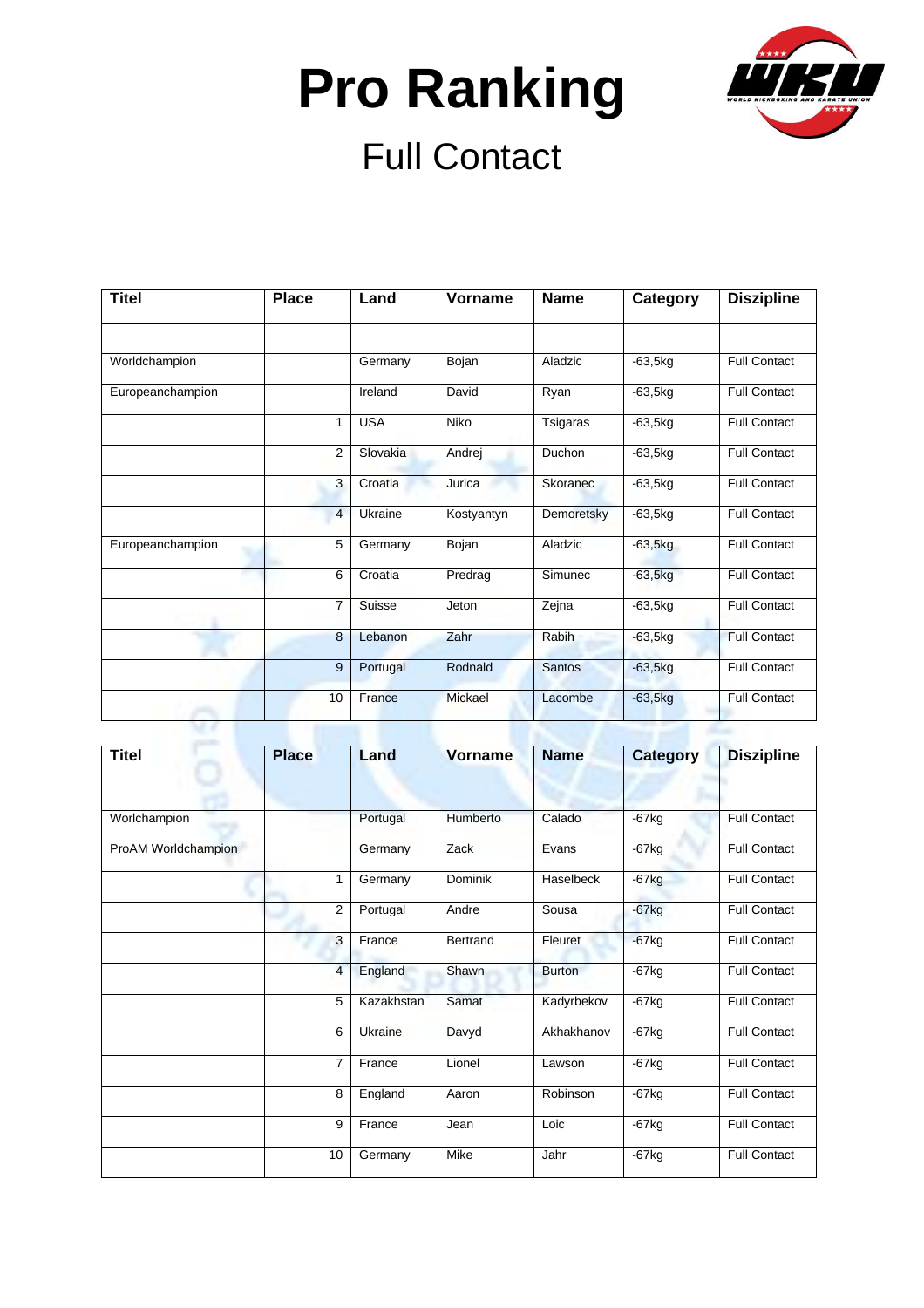

| <b>Titel</b>        | <b>Place</b>   | Land              | Vorname      | <b>Name</b>  | Category            | <b>Diszipline</b>   |
|---------------------|----------------|-------------------|--------------|--------------|---------------------|---------------------|
| Worlchampion        |                | Germany           | Dominik      | Haselbeck    | $-70$ <sub>kg</sub> | <b>Full Contact</b> |
| Worldchampion ProAM |                | England           | Sean         | Daly         | $-70$ kg            | <b>Full Contact</b> |
| Europeanchampion    |                | Germany           | Arxhent      | Ismaili      | $-70$ kg            | <b>Full Contact</b> |
|                     | 1              | Portugal          | Humberto     | Calado       | $-70$ kg            | <b>Full Contact</b> |
|                     | 2              | Slovakia          | Michal       | Peczar       | $-70$ kg            | <b>Full Contact</b> |
|                     | 3              | Scottland         | Ryan         | Lyall        | $-70$ <sub>kg</sub> | <b>Full Contact</b> |
|                     | $\overline{4}$ | Kosovo            | Sinani       | Korab        | $-70$ <sub>kg</sub> | <b>Full Contact</b> |
|                     | 5              | <b>BiH</b>        | Sasa         | Trninic      | $-70kq$             | <b>Full Contact</b> |
|                     | 6              | <b>USA</b>        | Aleksandr    | <b>Melts</b> | $-70kg$             | <b>Full Contact</b> |
|                     | $\overline{7}$ | France            | Mathieu      | Pays         | $-70kg$             | <b>Full Contact</b> |
|                     | 8              | Ireland           | <b>Brian</b> | Brosnan      | $-70$ <sub>kg</sub> | <b>Full Contact</b> |
|                     | 9              | <b>Kazakhstan</b> | Steöyam      | Avramidi     | $-70kg$             | <b>Full Contact</b> |

| <b>Titel</b>              | <b>Place</b>   | Land      | <b>Vorname</b> | <b>Name</b>   | <b>Category</b> | <b>Diszipline</b>   |
|---------------------------|----------------|-----------|----------------|---------------|-----------------|---------------------|
| <b>World Champion</b>     |                | Greece    | Giannis        | <b>Boukis</b> | $-72,5kg$       | <b>Full Contact</b> |
| ProAM World Title         |                | France    | <b>Julien</b>  | Raphael       | $-72,5kg$       | <b>Full Contact</b> |
| ProAM<br>Europeanchampion |                | Spain     | Fran           | Palanzuela    | $-72,5kg$       | <b>Full Contact</b> |
|                           | 1              | France    | Alexandre      | Marie         | $-72,5kg$       | <b>Full Contact</b> |
|                           | $\overline{2}$ | Slovakia  | Michal         | Peczar        | $-72,5kg$       | <b>Full Contact</b> |
|                           | 3              | Slovakia  | Michal         | Peczar        | $-72,5kg$       | <b>Full Contact</b> |
|                           | 4              | France    | Wilfried       | Martin        | $-72,5kg$       | <b>Full Contact</b> |
|                           | 5              | Scottland | Ryan           | Lyall         | $-72,5kg$       | <b>Full Contact</b> |
|                           | 6              | Germany   | Alex           | Schmitt       | $-72,5kg$       | <b>Full Contact</b> |
|                           | $\overline{7}$ | Hungary   | Zoltan         | Laszak        | $-72,5kg$       | Full Contact        |
|                           | 8              | Germany   | Sebastian      | Stallinger    | $-72,5kg$       | <b>Full Contact</b> |
|                           | 9              | France    | Jeremy         | Sportouch     | $-72,5kg$       | <b>Full Contact</b> |
|                           | 10             | Ireland   | <b>Brian</b>   | Brosnan       | $-72,5kg$       | <b>Full Contact</b> |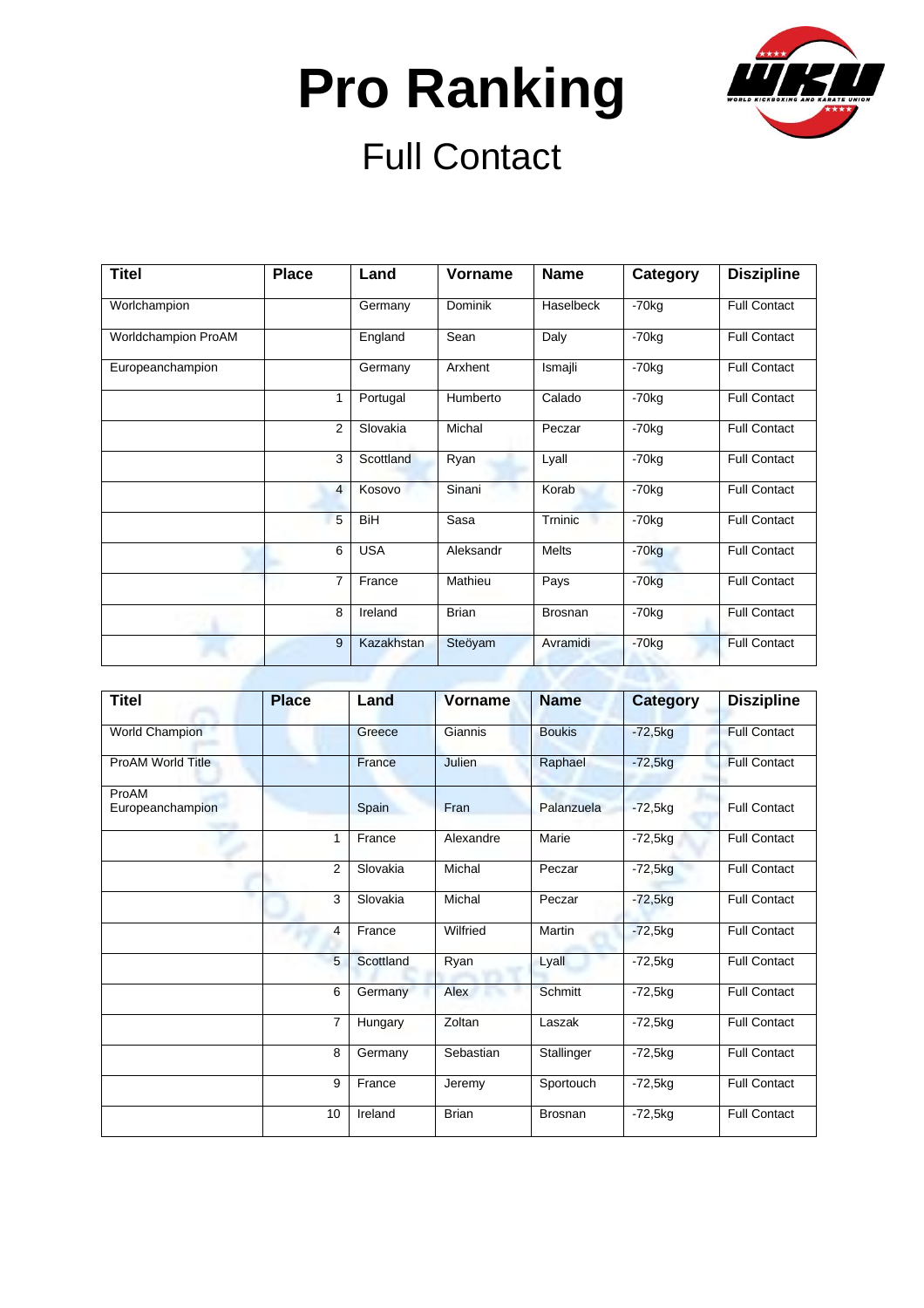

| <b>Titel</b>              | <b>Place</b>   | Land          | <b>Vorname</b> | <b>Name</b>     | Category | <b>Diszipline</b>   |
|---------------------------|----------------|---------------|----------------|-----------------|----------|---------------------|
| Worldchampion             |                | Germany       | Dominik        | Haselbeck       | $-76$ kg | <b>Full Contact</b> |
| ProAMWorldchampion        |                | England       | Jordan         | Swinney         | $-76$ kg | <b>Full Contact</b> |
| ProAM<br>Europeanchampion |                | England       | Kyle           | Daly            | $-76$ kg | <b>Full Contact</b> |
|                           | 1              | Slovakia      | Tomas          | <b>Drabik</b>   | $-76$ kg | <b>Full Contact</b> |
|                           | 2              | France        | Sebastian      | Pace            | $-76$ kg | <b>Full Contact</b> |
|                           | 3              | Austria       | Valenton       | Cukaj           | $-76$ kg | <b>Full Contact</b> |
|                           | 4              | Spain         | Fernando       | Heredia         | $-76$ kg | <b>Full Contact</b> |
| Europeanchampion          | 5              | Slovakia      | Pavol          | Garaj           | $-76$ kg | <b>Full Contact</b> |
|                           | 6              | Montenegro    | Damir          | <b>Mukovic</b>  | $-76$ kg | <b>Full Contact</b> |
|                           | $\overline{7}$ | Croatia       | Mario          | Agatic          | $-76kg$  | <b>Full Contact</b> |
|                           | 8              | England       | Christian      | Harrison        | $-76$ kg | <b>Full Contact</b> |
|                           | 9              | Kazakhstan    | Azamat         | Nurpeissov      | $-76$ kg | <b>Full Contact</b> |
|                           | 10             | <b>Turkey</b> | Ekrem          | <b>Kizilkus</b> | $-76kg$  | <b>Full Contact</b> |

| <b>Titel</b>        | <b>Place</b>   | Land               | Vorname       | <b>Name</b>        | <b>Category</b> | <b>Diszipline</b>   |
|---------------------|----------------|--------------------|---------------|--------------------|-----------------|---------------------|
| Super Worldchampion |                | England            | Shaun         | Law                | $-79kg$         | <b>Full Contakt</b> |
| Worldchampion       |                | Austria            | Sajjad        | Mortezaei          | $-79kg$         | <b>Full Contakt</b> |
| ProAM Worldchampion |                | Spain              | Fernando      | Heredia            | $-79kg$         | <b>Full Contakt</b> |
|                     | 1              | Germany            | Pietro        | Vecchio            | -79kg           | <b>Full Contakt</b> |
|                     | $\overline{2}$ | Montenegro         | Damir         | Mukovic            | $-79kg$         | <b>Full Contakt</b> |
|                     | 3              | Nothern<br>Ireland | Stephen       | Murphy             | $-79kq$         | <b>Full Contakt</b> |
|                     | $\overline{4}$ | Germany            | Pietro        | Vecchio            | $-79kg$         | <b>Full Contakt</b> |
| Europeanchampion    | 5              | Slovakia           | <b>Martin</b> | Navratil           | $-79$ kg        | <b>Full Contakt</b> |
|                     | 6              | Italy              | Ginaluca      | Stiter             | $-79kg$         | <b>Full Contakt</b> |
|                     | $\overline{7}$ | Greece             | Panagiotis    | Karanikolis        | $-79kg$         | <b>Full Contakt</b> |
|                     | 8              | Spain              | Ruben         | Gonzales<br>Garcia | $-79kq$         | <b>Full Contakt</b> |
|                     | 9              | Germany            | Andre         | Staffen            | $-79kg$         | <b>Full Contakt</b> |
|                     | 10             | Germany            | Thomas        | Neugebauer         | $-79kg$         | <b>Full Contakt</b> |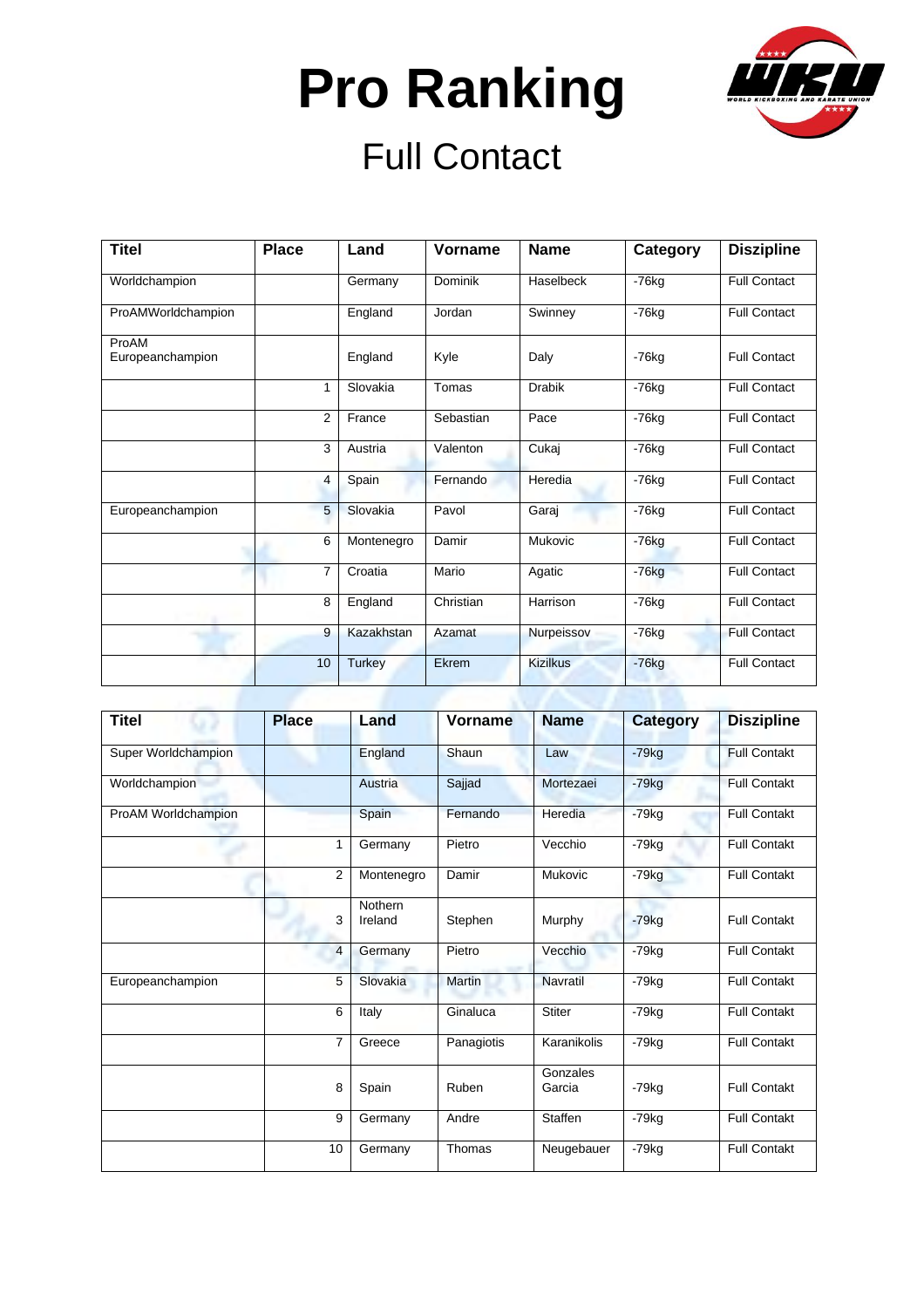

| <b>Titel</b>    | <b>Place</b>   | Land         | Vorname     | <b>Name</b>    | Category | <b>Diszipline</b>   |
|-----------------|----------------|--------------|-------------|----------------|----------|---------------------|
|                 |                |              |             |                |          |                     |
| Worldchampion   |                | Germany      | Pietro      | Vecchio        | $-83kg$  | <b>Full Contakt</b> |
| Africanchampion |                | Niegeria     | Ejike       | Okwor          | $-83kg$  | <b>Full Contakt</b> |
|                 | 1              | Czech        | Daniel      | Vitovec        | $-83kg$  | Full Contact        |
|                 | $\overline{2}$ | NorthIreland | Simon       | Grey           | $-83kg$  | <b>Full Contact</b> |
|                 | 3              | Germany      | lbo         | Topyürek       | $-83kg$  | <b>Full Contact</b> |
|                 | $\overline{4}$ | Marocco      | Najib       | Idali          | $-83kg$  | <b>Full Contact</b> |
|                 | 5              | Slovakia     | Marian      | <b>Kulizak</b> | $-83kg$  | Full Contact        |
|                 | 6              | Italy        | Fiorenzo    | Caroselli      | $-83kg$  | <b>Full Contact</b> |
|                 | $\overline{7}$ | Greece       | Eleftherios | Chachamidis    | $-83kg$  | <b>Full Contact</b> |
|                 | 8              | <b>BIH</b>   | Dario       | Kadic          | $-83kg$  | <b>Full Contact</b> |
|                 | 9              | France       | Eddy        | Lacross        | $-83kg$  | <b>Full Contact</b> |
|                 | 10             | France       | David       | Radeff         | $-83kg$  | <b>Full Contact</b> |

| <b>Titel</b>              | <b>Place</b>   | Land       | Vorname        | <b>Name</b>      | <b>Category</b> | <b>Diszipline</b>   |
|---------------------------|----------------|------------|----------------|------------------|-----------------|---------------------|
|                           |                |            |                |                  |                 |                     |
| Worldchampion             |                | Germany    | <b>Dominik</b> | <b>Haselbeck</b> | $-86kg$         | <b>Full Contact</b> |
| Worldchampion ProAM       |                | France     | Vincent        | Petijean         | $-86kg$         | <b>Full Contact</b> |
| Europeanchampion<br>ProAM |                | Germany    | Sascha         | Friedrich        | $-86kg$         | <b>Full Contact</b> |
|                           | 1              | Wales      | Gareth         | <b>Richars</b>   | $-86kg$         | <b>Full Contact</b> |
|                           | 2              | England    | Adrew          | Tate             | $-86kg$         | <b>Full Contact</b> |
|                           | 3              | England    | Marlon         | Hunt             | $-86kg$         | <b>Full Contact</b> |
|                           | $\overline{4}$ | Montenegro | Damir          | <b>Mukovic</b>   | $-86kg$         | <b>Full Contact</b> |
|                           | 5              | <b>BIH</b> | Darko          | Delic            | $-86kg$         | <b>Full Contact</b> |
|                           | 6              | Germany    | Guido          | Fiedler          | $-86$ kg        | <b>Full Contact</b> |
|                           | $\overline{7}$ | Kosovo     | Murseli        | Kadri            | $-86$ kg        | <b>Full Contact</b> |
|                           | 8              | England    | Jamie          | <b>Bates</b>     | $-86$ kg        | <b>Full Contact</b> |
|                           | 9              | Russian    | Dzafar         | Asadov           | $-86$ kg        | <b>Full Contact</b> |
|                           | 10             | Kazakhstan | Yerseit        | Kalmenov         | $-86kg$         | <b>Full Contact</b> |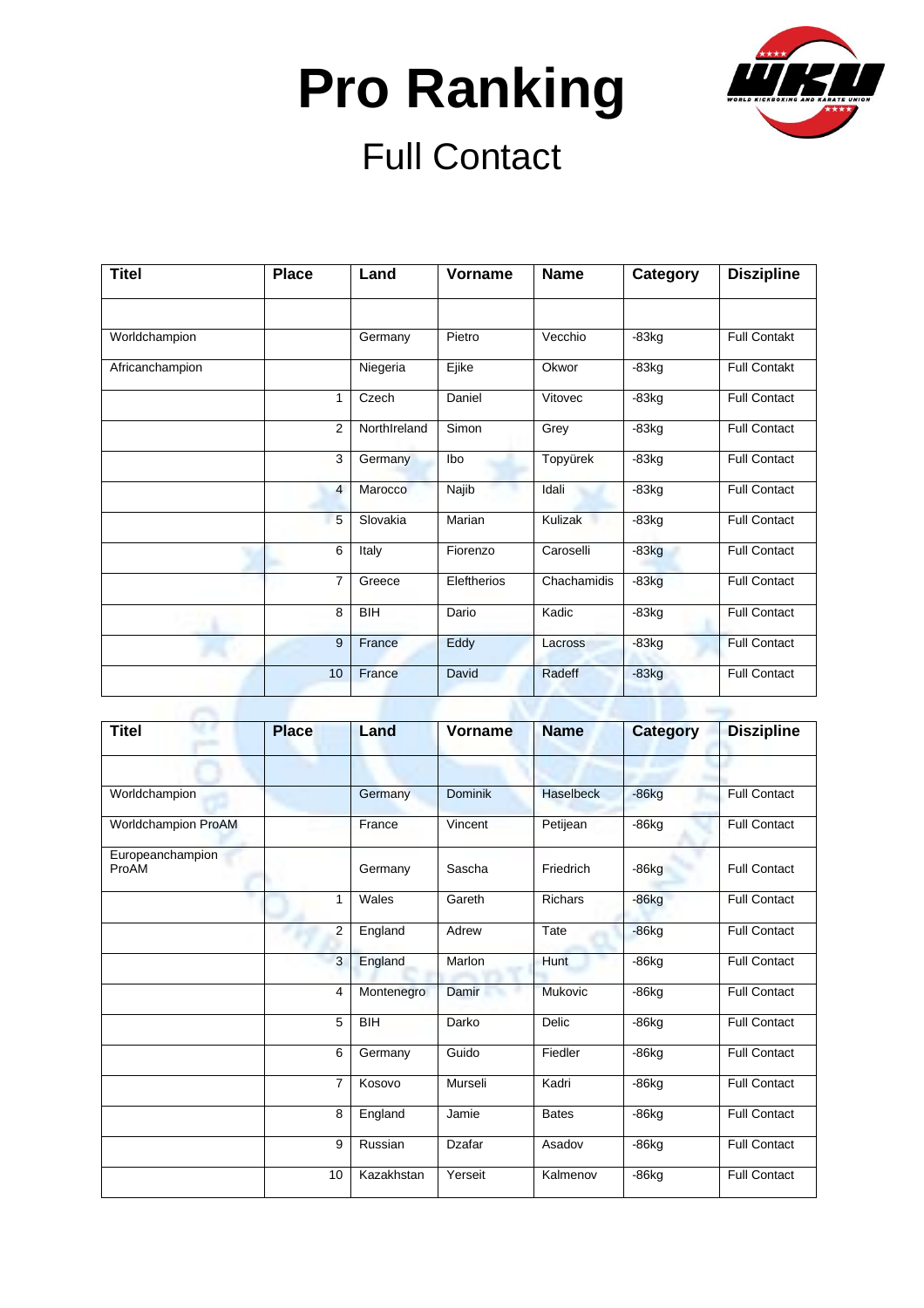

| <b>Titel</b>        | <b>Place</b> | Land      | Vorname   | <b>Name</b>      | Category            | <b>Diszipline</b>   |
|---------------------|--------------|-----------|-----------|------------------|---------------------|---------------------|
| Worldchampion       |              | Germany   | Rahman    | Rachmann         | $-90kq$             | <b>Full Contact</b> |
| ProAM Worldchampion |              | England   | Lee       | Wragg            | $-90kq$             | <b>Full Contact</b> |
|                     | 1            | Czech     | Jan       | Kazda            | $-90kg$             | <b>Full Contact</b> |
|                     | 2            | Germany   | Daniel    | Dörrer           | $-90$ <sub>kg</sub> | <b>Full Contact</b> |
|                     | 3            | Germany   | Eugen     | Waigel           | $-90$ <sub>kg</sub> | <b>Full Contact</b> |
|                     | 4            | France    | David     | Radeff           | $-90kq$             | <b>Full Contact</b> |
|                     | 5            | Hungary   | Imre      | Törok            | $-90$ kg            | <b>Full Contact</b> |
|                     | 6            | Czech     | Jiri      | <b>Havranek</b>  | $-90$ <sub>kg</sub> | <b>Full Contact</b> |
|                     | 7            | Russian   | Stepan    | Krupin           | $-90$ <sub>kg</sub> | <b>Full Contact</b> |
|                     | 8            | Lithuania | Aleksandr | <b>Beliazium</b> | $-90kg$             | <b>Full Contact</b> |
|                     | 9            | France    | Hichem    | Medoukali        | $-90kq$             | <b>Full Contact</b> |
|                     | 10           | England   | Jamie     | <b>Bates</b>     | $-90$ <sub>kg</sub> | <b>Full Contact</b> |

| <b>Titel</b>     | <b>Place</b>   | Land      | <b>Vorname</b> | <b>Name</b> | <b>Category</b> | <b>Diszipline</b>   |
|------------------|----------------|-----------|----------------|-------------|-----------------|---------------------|
|                  |                |           |                |             | ۰               |                     |
| Worldchampion    |                |           |                |             | $-95kg$         | <b>Full Contact</b> |
| Europeanchampion |                |           |                | Vacant      | $-95kg$         | <b>Full Contact</b> |
|                  | 1              | France    | Pacome         | Assi        | $-95kg$         | <b>Full Contact</b> |
|                  | $\overline{2}$ | Ireland   | Daniel         | Quigley     | $-95kg$         | <b>Full Contact</b> |
|                  | 3              | Kosovo    | <b>Blerim</b>  | Rashiti     | $-95kg$         | <b>Full Contact</b> |
|                  | 4              | Belgium   | Christophe     | Dufaux      | $-95kg$         | <b>Full Contact</b> |
|                  | 5              | Maroco    | Hicham         | Tourar      | $-95kg$         | <b>Full Contact</b> |
|                  | 6              | France    | David          | Radeff      | $-95kg$         | <b>Full Contact</b> |
|                  | $\overline{7}$ | Wales     | John           | Love        | $-95kg$         | <b>Full Contact</b> |
|                  | 8              | Russia    | Stepan         | Krupin      | $-95kg$         | <b>Full Contact</b> |
|                  | 9              | Lithuania | Aleksandr      | Beliaziun   | $-95kg$         | <b>Full Contact</b> |
|                  | 10             | Hungary   | Mirko          | Gabor       | $-95$ kg        | <b>Full Contact</b> |